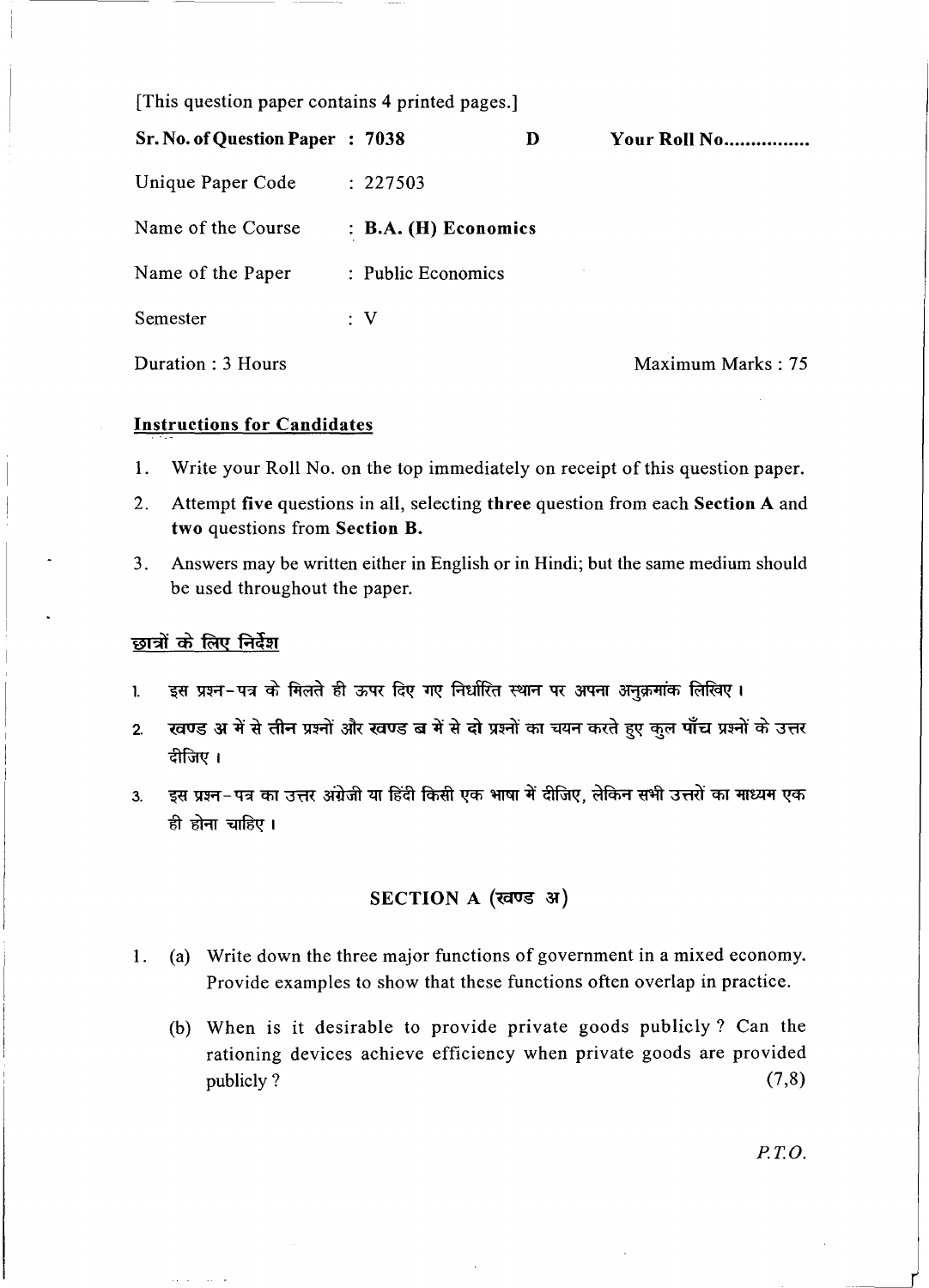7038 2

- $\frac{1}{1038}$ <br>(क) एक मिश्रित पुंजीवादी अर्थव्यवस्था में सरकार के तीन मुख्य कार्य बताइये। उदाहरणों सहित समझाईये कि ये कार्य अनेक बार परस्पर व्याप्त (आच्छदित) होते हैं।
	- (ख) किन परिस्थितियों में निजी वस्तुओं का सरकार द्वारा उपलब्ध कराना वांछनीय है। जब सरकार निजी वस्तुओं को उपलब्ध कराती है तो क्या राशनिंग द्वारा दक्षता को प्राप्त किया जा सकता *t?*
- 2. Explain, in detail with diagrams, the general equilibrium condition for attaining Pareto optimality in an economy providing a mix of public and private  $\text{goods.}$  (15) goods.<br>व्यापक सामयवस्था में पैरटो ईष्टतम पर पहंचने के लिये किन शर्तों को परा करना पढता है जब अर्थव्यवस्था

निजी तथा सार्वजनिक वस्तुऐं उपलब्ध करा रही है। चित्र द्वारा विस्तार से वर्णन कीजिये।

- 3. (a) Explain how externality is a problem of improper allocation of property rights. Can it be solved through mutual bargaining ?
	- (b) Explain how regulations can also solve the problem of negative externality. (10,5)
	- (क) अस्पष्ट सम्पत्ति अधिकारों की स्थिति में किस प्रकार से बाहयताओं की समस्या उत्पन्न होती है ? व्याख्या कीजिये। क्या ये आपस में सोदे बाजी करके सुलझाई जा सकती है ?
	- (ख) नकारात्मक बाहयताओं की समस्या को नियमन के द्वारा किस प्रकार से सुलझाया जा सकता *t?*
- 4. (a) In an inter-temporal consumption framework consider a net saver. Suppose a tax on interest income is introduced. It is found that the magnitude of savings in the post-tax scenario remains exactly the same as in the pre-tax scenario. Is it correct to infer from this that a tax on interest income does not entail any dead weight loss ?
	- (b) Derive the numerical expression for calculating dead weight loss associated with commodity taxation, clearly specifying the various elements  $involved.$  (10,5)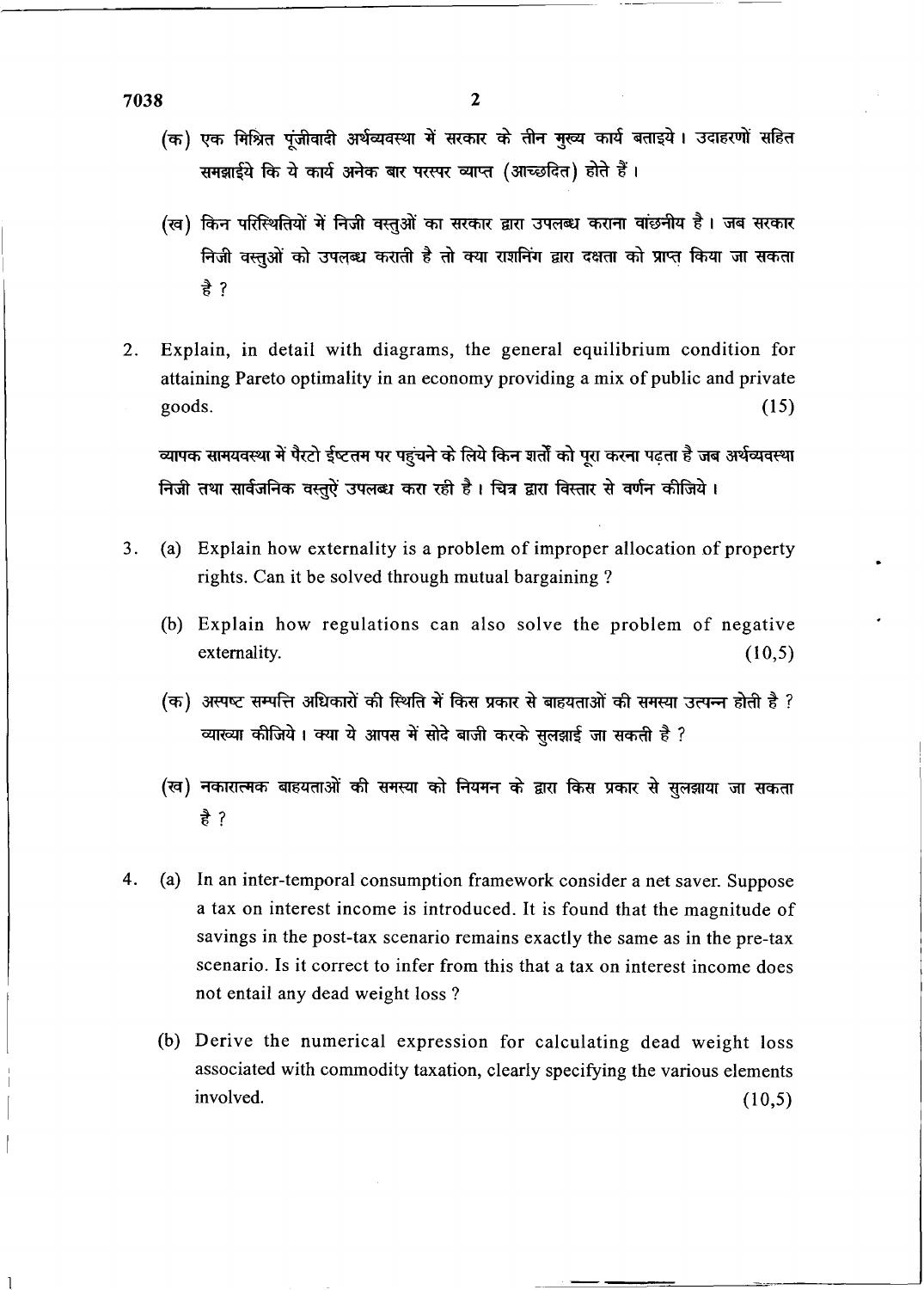- (क) एक अंतरकालिक ढाँचे में एक व्यक्ति शुद्ध बचत करता है। यदि ब्याज से प्राप्त आय पर कर लगाया जाता है तो यह पाते हैं कि बचत की मात्रा कर लगने के पश्चात भी उतनी ही रहती है जितनी कर लगने से पूर्व थी। क्या यह निष्कर्ष निकालना उचित होगा कि ब्याज आय पर कर लगने पर किसी भी प्रकार की विशुद्ध हानि नहीं होती।
- (ख) कर से सम्बन्धित विशुद्ध हानि ज्ञात करने के लिए एक संख्यात्मक अभिव्यक्ति दीजिए जिसमें उन सभी तत्वों को शामिल किया गया है जो इस पर प्रभाव डालते हैं।
- 5. (a) Explain, with diagrams, the role of elasticity of demand and supply in determining the economic incidence of taxation of commodities.
	- (b) What are 'Impure Public Goods'? Discuss and explain the various ways of classifying them.  $(9,6)$
	- (क) जब वस्तु पर कर लगाया जाता है तो कर की आर्थिक आपात पर माँग और पूर्ति की लोच के प्रभाव का चित्रों द्वारा वर्णन कीजिये।
	- (ख) अशुद्ध सार्वजनिक वस्तुएं क्या होती है ? इनके वर्गीकरण की विभिन्न विधियों की व्याख्या तथा वर्णन कीजिये।

## SECTION B (खण्ड ब)

What are the reforms in personal income tax and corporate taxes proposed in the 6. direct tax code?  $(15)$ 

प्रत्यक्ष कर संहिता में वैयक्तिक आय कर तथा निगम करो के विषय में किस प्रकार के सुधार सुझाये गये हैं ?

- $7:$ Discuss the political hurdles being faced to implement Goods and Service Tax in India, with special reference on States' apprehensions regarding revenue  $(15)$ autonomy.
	- राज्यों द्वारा राजस्वस्वायता खोने के डर के संदर्भ में उन सभी राजनीतिक अवरोधों का वर्णन तथा व्याख्या कीजिये जो भारत में 'वस्तु और सेवा' कर को लागू करने में आ रहे है ।

 $P.T.O.$